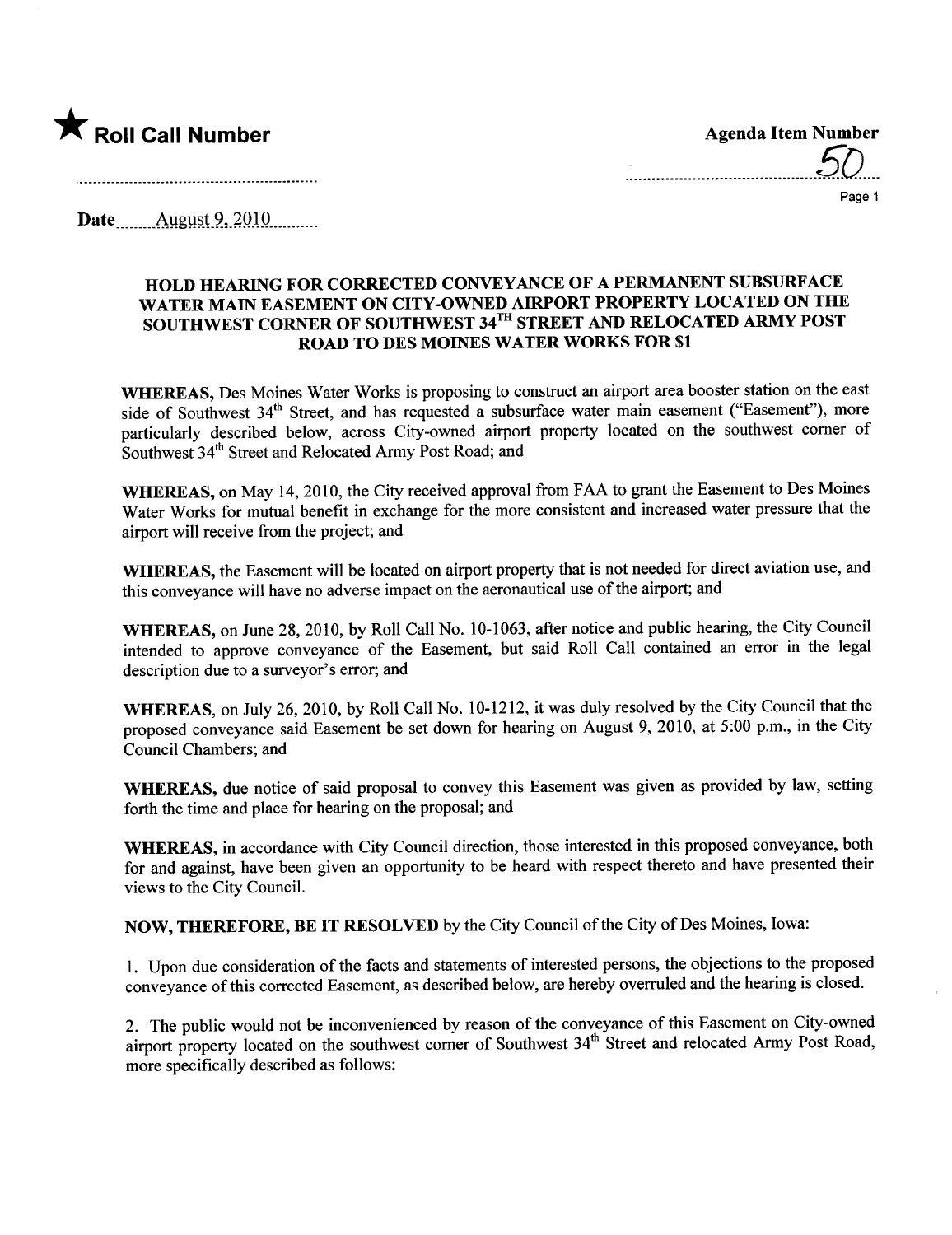

.............................................50... Page 2

Date \_\_\_\_\_\_ August 9, 2010 \_\_\_\_\_..

A parcel of land in and forming a part of Outlot "z" in Airport Business Park Plat No.2, an Official Plat, now included in and forming a part of the City of Des Moines, Polk County, Iowa, and recorded in Book 9434, Page 630 of the Office of the Polk County, Iowa Recorder, more paricularly described as follows:

Beginning at the northwest comer of said Outlot "Z", said northwest comer being the Point of Beginning; thence South 00° (Degrees) 06' (Minutes) 12" (Seconds) West, a distance of 86.01 feet along the east right-of-way line of S.W. 34<sup>th</sup> Street to the intersection of said east right-ofway line with the southwesterly Runway Protection Zone line described in the waranty deed to the City of Des Moines, Iowa recorded on April 1, 2005 in Book 10999, Page 579 at the Office of the Polk County, Iowa Recorder; thence South 38° 59' 58" East, a distance of 66.59 feet along said southwesterly Runway Protection Zone line; thence North 00° 06' 12" East, a distance of 137.70 feet to the south right-of-way line of Relocated Army Post Road; thence North 89° 55' 01" West, a distance of 42.00 feet along the said south right-of-way line of Relocated Army Post Road to the Point of Beginning. This parcel contains 0.11 acres using the coordinate method for area calculation.

3. That the sale and conveyance of the Easement to Des Moines Water Work for \$1, be and is hereby approved.

4. The Mayor is authorized and directed to sign the Easement for the conveyance, and the City Clerk is authorized and directed to attest to the Mayor's signature.

5. The City Clerk is authorized and directed to forward the original of this Easement, together with a certified copy of this resolution and of the affidavit of publication of the notice of this hearing, to the Real Estate Division of the Engineering Department for the purpose of causing said documents to be recorded.

6. The Real Estate Division Manager is authorized and directed to forward the original of the Easement, together with a certified copy of this resolution and of the affdavit of publication of the notice of this hearing, to the Polk County Recorder's Office for the purpose of causing these documents to be recorded.

7. Upon receipt of the recorded documents back from the Polk County Recorder, the Real Estate Division Manager shall mail the original of the Easement and copies of the other documents to the grantees.

8. There will be no proceeds associated with the conveyance of this Easement.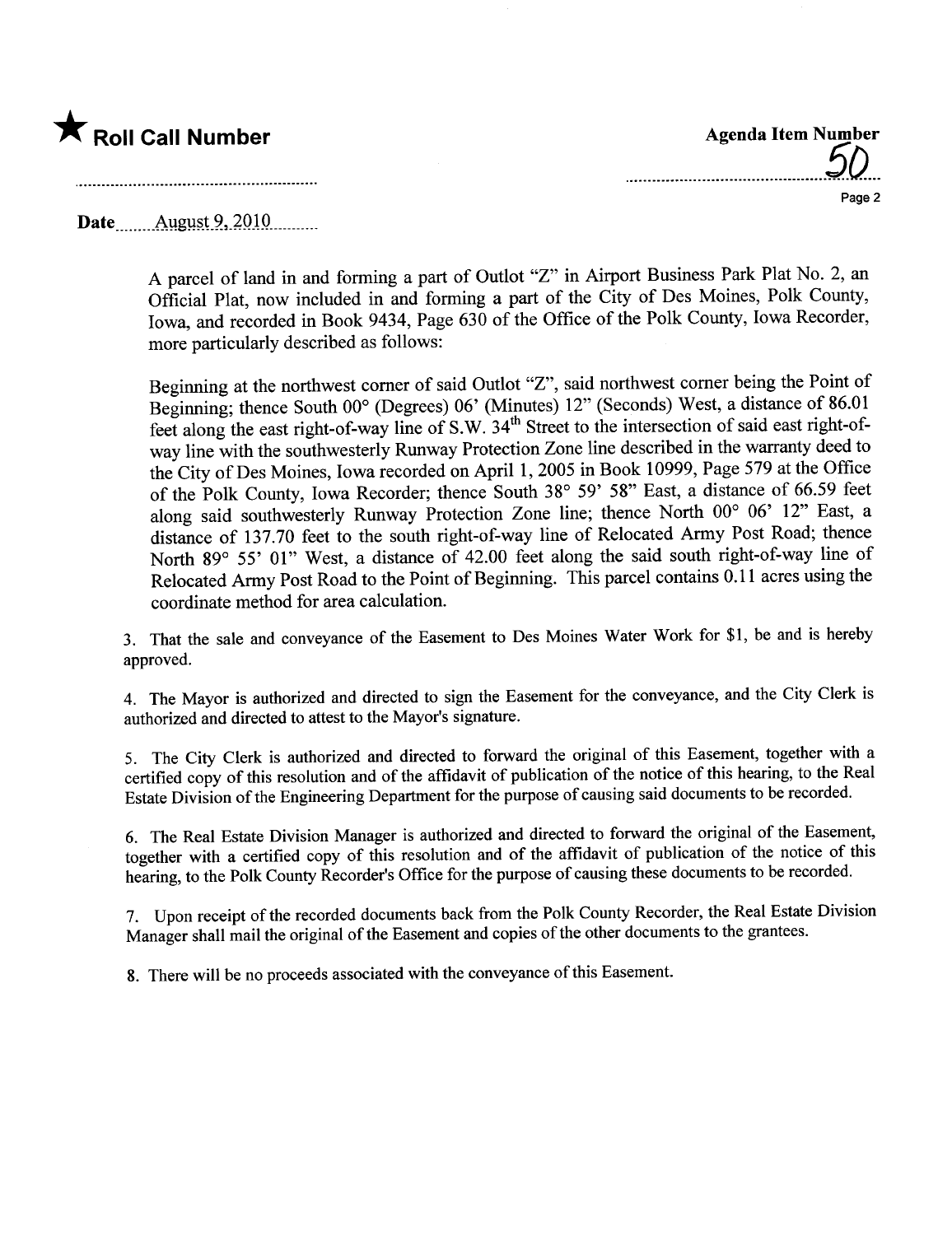

Date \_\_\_\_\_\_\_ August 9, 2010 \_\_\_\_\_\_\_

APPROVED AS TO FORM:

David A. Ferree

**Assistant City Attorney** 

| <b>COUNCIL ACTION</b> | <b>YEAS</b> | <b>NAYS</b> | <b>PASS</b> | <b>ABSENT</b>   | <b>CERTIFICATE</b>                                                                                              |
|-----------------------|-------------|-------------|-------------|-----------------|-----------------------------------------------------------------------------------------------------------------|
| <b>COWNIE</b>         |             |             |             |                 |                                                                                                                 |
| <b>COLEMAN</b>        |             |             |             |                 | I, DIANE RAUH, City Clerk of said City hereby<br>certify that at a meeting of the City Council of               |
| <b>GRIESS</b>         |             |             |             |                 | said City of Des Moines, held on the above date,<br>among other proceedings the above was adopted.              |
| <b>KIERNAN</b>        |             |             |             |                 |                                                                                                                 |
| <b>MAHAFFEY</b>       |             |             |             |                 |                                                                                                                 |
| <b>MEYER</b>          |             |             |             |                 | IN WITNESS WHEREOF, I have hereunto set my<br>hand and affixed my seal the day and year first<br>above written. |
| <b>MOORE</b>          |             |             |             |                 |                                                                                                                 |
| <b>TOTAL</b>          |             |             |             |                 |                                                                                                                 |
| <b>MOTION CARRIED</b> |             |             |             | <b>APPROVED</b> |                                                                                                                 |
|                       |             |             |             | Mavor           | City Clerk                                                                                                      |

Agenda Item Number .............................

Page 3